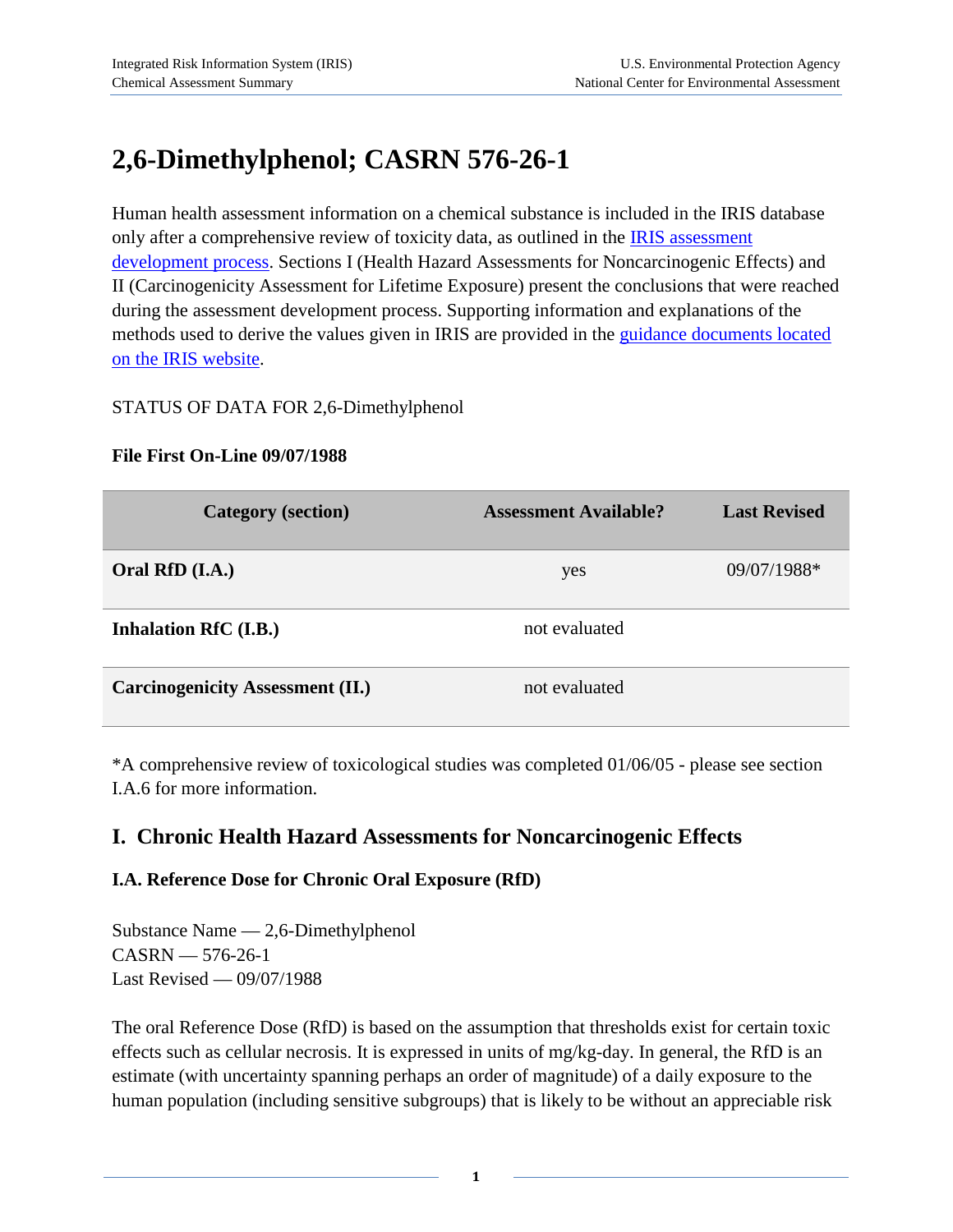of deleterious effects during a lifetime. Please refer to the Background Document for an elaboration of these concepts. RfDs can also be derived for the noncarcinogenic health effects of substances that are also carcinogens. Therefore, it is essential to refer to other sources of information concerning the carcinogenicity of this substance. If the U.S. EPA has evaluated this substance for potential human carcinogenicity, a summary of that evaluation will be contained in Section II of this file.

#### **I.A.1. Oral RfD Summary**

| <b>Critical Effect</b>                                                                                              | <b>Experimental Doses*</b>                                      | UF   | <b>MF</b>    | <b>RfD</b>          |
|---------------------------------------------------------------------------------------------------------------------|-----------------------------------------------------------------|------|--------------|---------------------|
| <b>Body weight changes</b><br>and histopathological<br>changes of internal<br>organs (liver,<br>spleen and kidneys) | NOEL: $0.6 \text{ mg/kg/day}$<br>LOAEL: $6.0 \text{ mg/kg/day}$ | 1000 | $\mathbf{1}$ | $6E-4$<br>mg/kg/day |
| <b>Rat Subchronic Toxicity</b><br><b>Study</b><br><b>Veldre and Janes, 1979</b>                                     |                                                                 |      |              |                     |
|                                                                                                                     |                                                                 |      |              |                     |

\*Conversion Factors -- None

### **I.A.2. Principal and Supporting Studies (Oral RfD)**

Veldre, I.A. and H.J. Janes. 1979. Toxicological studies of shale oils, some of their components and commercial products. Environ. Health Perspect. 30: 141-146.

White rats (unspecified number) were administered orally 0, 0.6 and 6.0 mg/kg/day isomeric 2,6 dimethylphenol over an 8-month period. No effects were reported at 0.6 mg/kg/day. Animals receiving 6 mg/kg/day exhibited body weight changes, blood pressure changes, changes in protein sulfhydryl groups in blood serum and internal organs, and histopathological changes in liver, kidney and spleen. Dividing the NOEL of 0.6 mg/kg/day by an uncertainty factor of 1000 results in an oral RfD of 6E-4 mg/kg/day.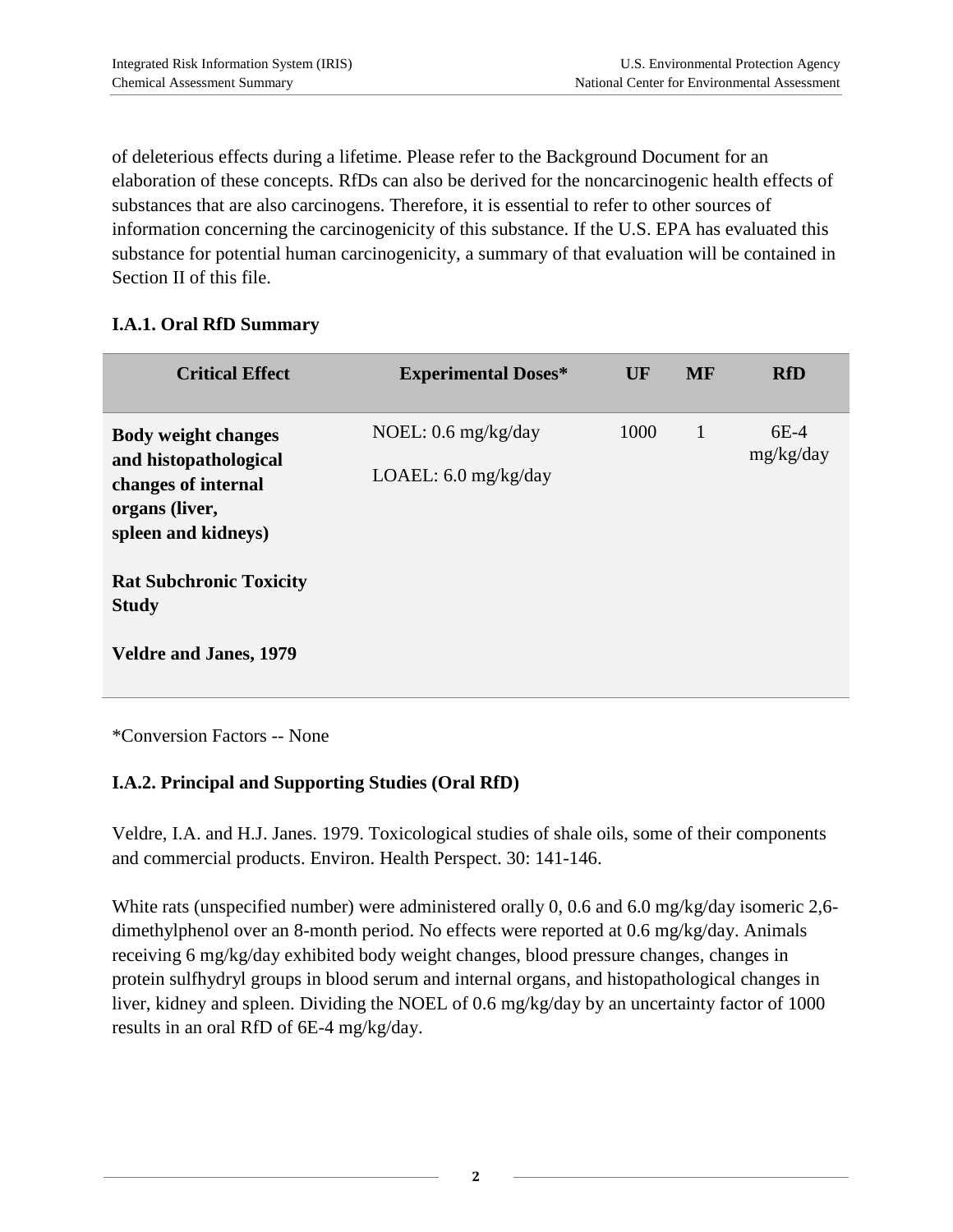## **I.A.3. Uncertainty and Modifying Factors (Oral RfD)**

UF — The UF of 1000 includes factors of 10 for species to species extrapolation, 10 to protect sensitive humans and 10 to extrapolate from subchronic to chronic exposure.

MF — None

## **I.A.4. Additional Studies/Comments (Oral RfD)**

Maazik (1967) reported the results of subchronic oral administration of 2,6- dimethylphenol in rats. No effects were reported at 0.06 mg/kg/day. In the 6.0 mg/kg/day dose group, rats showed decreased weight gain and significant decreased levels of protein sulfhydryl groups in serum. Histological examination showed marked histopathological changes in the liver and kidney.

There are no published data on teratogenicity or reproductive effects.

## **I.A.5. Confidence in the Oral RfD**

 $Study - Low$ Database — Low RfD — Low

Confidence in the study is low because details of the experiment are not available. There is one subchronic toxicity study supporting the LOAEL, but there are no other reported long-term assays. Therefore, confidence in the database and RfD are rated low.

#### **I.A.6. EPA Documentation and Review of the Oral RfD**

Source Document — U.S. EPA, 1986

Limited peer review and extensive Agency-wide review, 1986.

Other EPA Documentation — None

Agency Work Group Review — 01/22/1986

Verification Date — 01/22/1986

A comprehensive review of toxicological studies published through 2004 was conducted. No new health effects data were identified that would be directly useful in the revision of the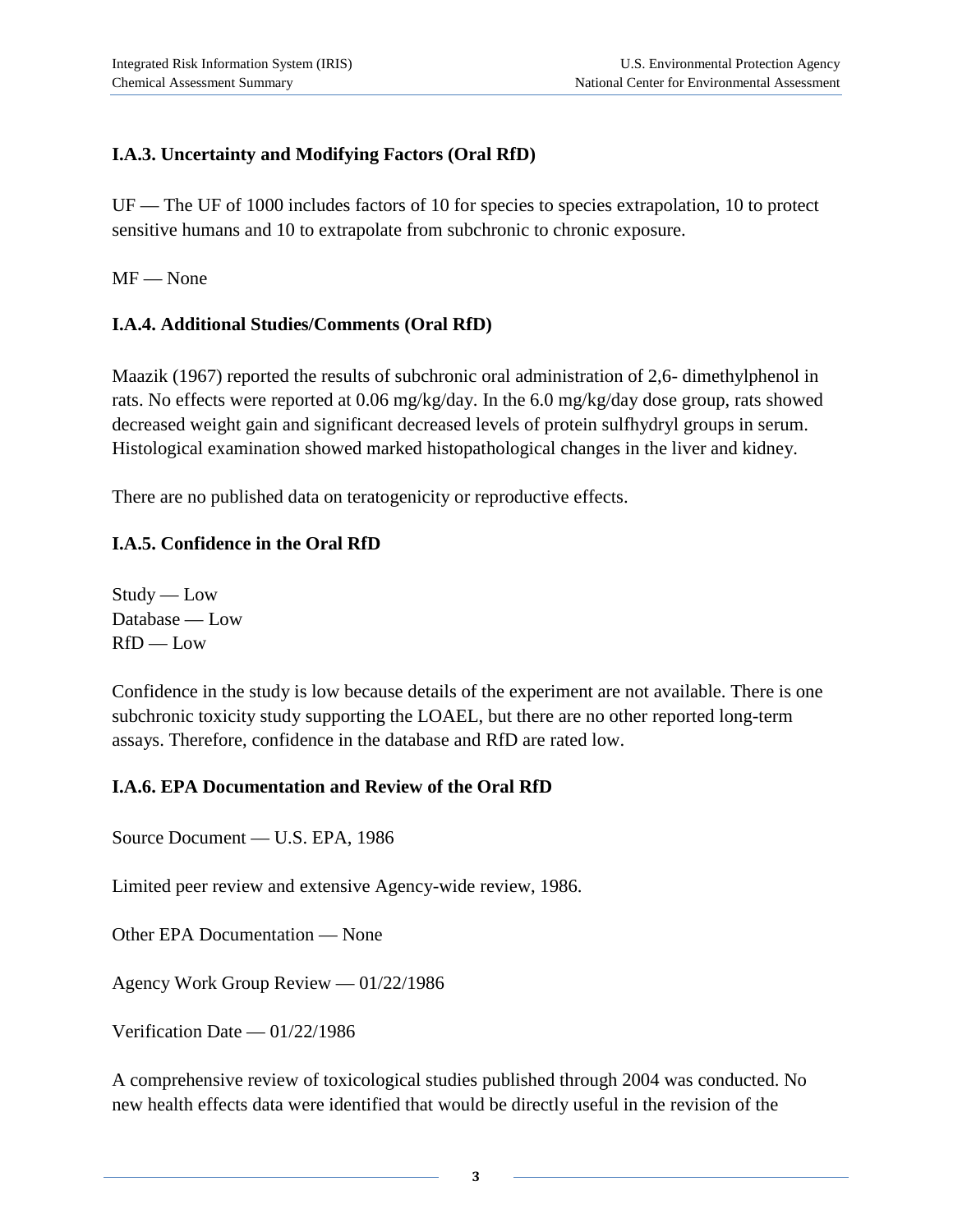existing RfD for 2,6-Dimethylphenol and a change in the RfD is not warranted at this time. For more information, IRIS users may contact the IRIS Hotline at [hotline.iris@epa.gov](mailto:hotline.iris@epa.gov) or 202-566-1676.

#### **I.A.7. EPA Contacts (Oral RfD)**

Please contact the IRIS Hotline for all questions concerning this assessment or IRIS, in general, at (202)566-1676 (phone), (202)566-1749 (FAX) or [hotline.iris@epa.gov](mailto:hotline.iris@epa.gov) (internet address).

#### **I.B. Reference Concentration for Chronic Inhalation Exposure (RfC)**

Substance Name — 2,6-Dimethylphenol CASRN — 576-26-1

Not available at this time.

## **II. Carcinogenicity Assessment for Lifetime Exposure**

Substance Name — 2,6-Dimethylphenol CASRN — 576-26-1

This substance/agent has not undergone a complete evaluation and determination under US EPA's IRIS program for evidence of human carcinogenic potential.

**III. [reserved] IV. [reserved] V. [reserved]**

## **VI. Bibliography**

Substance Name — 2,6-Dimethylphenol CASRN — 576-26-1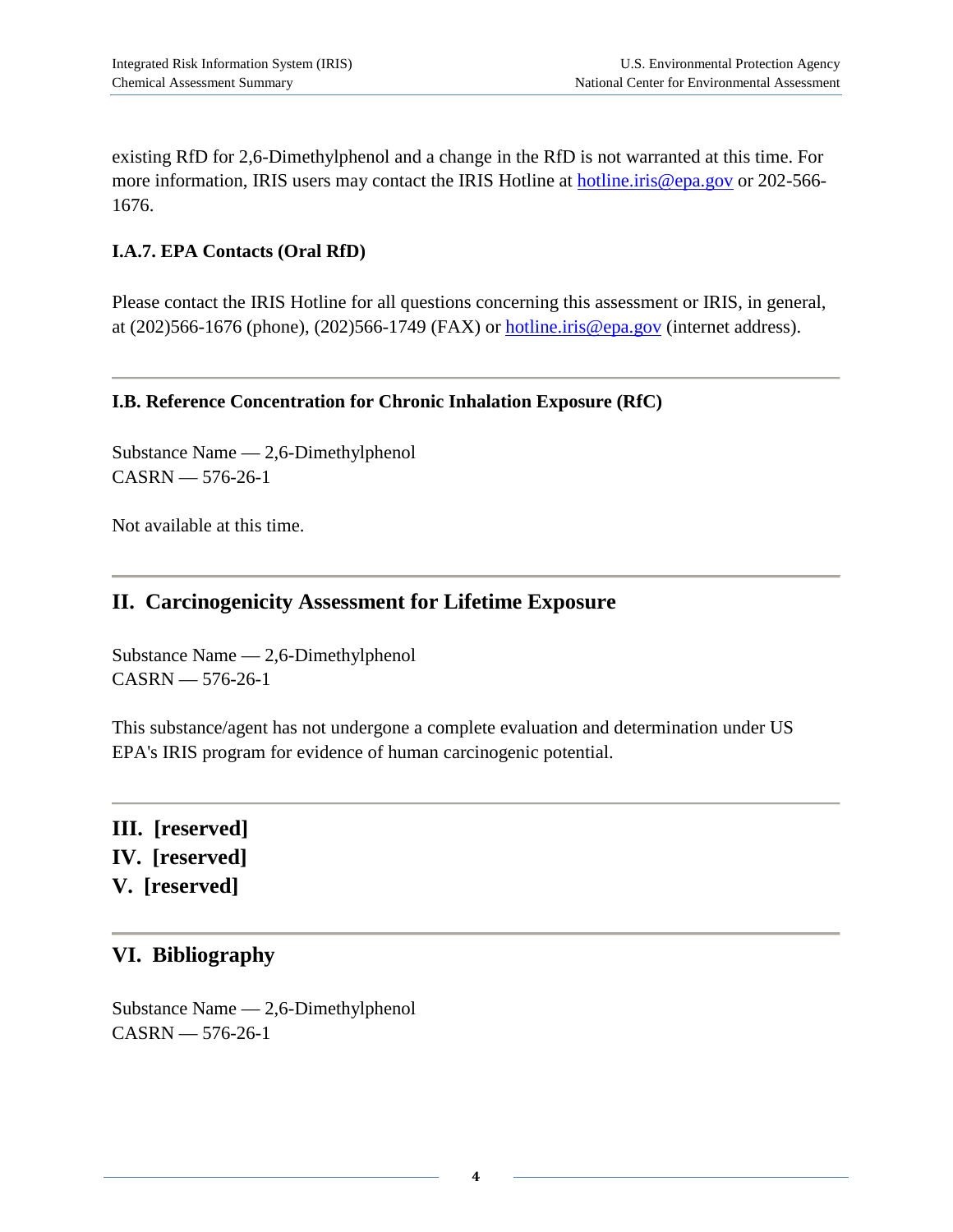## **VI.A. Oral RfD References**

Maazik, I.K. 1967. Standards for dimethylphenol isomers in water bodies. Gig. Sanit. 11: 28-35.

U.S. EPA. 1986. Health and Environmental Effects Profile for Dimethylphenols. Prepared by the Office of Health and Environmental Assessment, Environmental Criteria and Assessment Office, Cincinnati, OH for the Office of Solid Waste and Emergency Response, Washington, DC.

Veldre, I.A. and H.J. Janes. 1979. Toxicological studies of shale oils, some of their components and commercial products. Environ. Health Perspect. 30: 141-146.

#### **VI.B. Inhalation RfC References**

None

#### **VI.C. Carcinogenicity Assessment References**

None

# **VII. Revision History**

Substance Name — 2,6-Dimethylphenol CASRN — 576-26-1

| <b>Date</b>         | <b>Section</b>                       | <b>Description</b>                                                                                                                  |
|---------------------|--------------------------------------|-------------------------------------------------------------------------------------------------------------------------------------|
| 09/07/1988 I.A.     |                                      | Oral RfD summary on-line                                                                                                            |
| $10/28/2003$ I.A.6. |                                      | Screening-Level Literature Review Findings message has been added.                                                                  |
| 03/03/2005          | $\mathsf{I}.\mathsf{A}.\mathsf{6}$ . | Screening-Level Literature Review Findings message has been removed<br>and replaced by comprehensive literature review conclusions. |